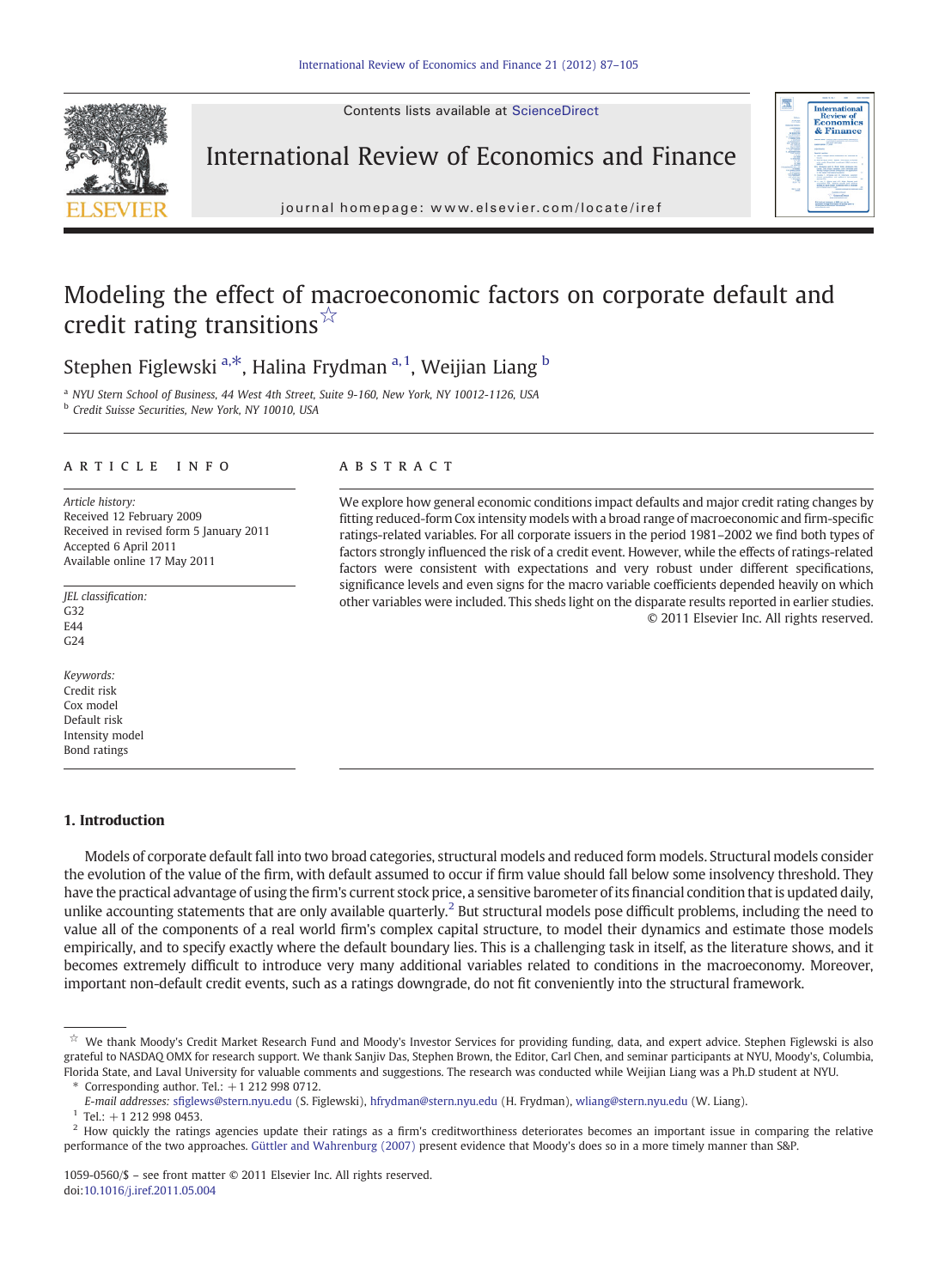This paper focuses on the reduced form approach, which treats default as a random event that can strike any firm at any time. The paradigm might be thought of as formalization and extension of the familiar ratings transition matrices published by Moody's and other ratings agencies.<sup>3</sup> In the basic reduced form model, a credit event corresponds to the first jump time of a Poisson process with a constant hazard rate. An "event" can be defined flexibly to be default, downgrade or upgrade from one bond rating category to another, or any other well-defined change of state. The reduced form approach has been widely used for credit risk analysis in both academic and real world research, e.g., [Jarrow, Lando, and Turnbull \(1995\) and Jarrow, Lando, and Turnbull \(1997\), Lando and Skødeberg \(2002\), Duf](#page--1-0)fie, Saita, and [Wang \(2007\)](#page--1-0), [Koopman et al. \(2008\) and Koopman et al. \(2009\)](#page--1-0).

The constant hazard rate formulation treats all issuers in a given credit class as homogeneous. But empirical evidence of non-Markovian behavior includes positive serial correlation in ratings changes, known as "ratings drift," time variation in default probabilities, and cross-sectional differences in credit risk across issuers within a given rating. For example, [Altman and Kao \(1992\)](#page--1-0) found ratings drift among firms that recently had a change in rating, and [Hamilton and Cantor \(2004\)](#page--1-0) showed that the transition probability out of a rating class depends on whether the bond entered its current rating by an upgrade or a downgrade.<sup>4</sup> Other kinds of non-Markovian behavior were described by [Lando and Skødeberg \(2002\)](#page--1-0), who found that the probability of a rating change diminishes the longer the bond stays in the same rating; and by [MacDonald and Van de Gucht \(1999\),](#page--1-0) whose results suggested a nonmonotonic aging effect. Results reported by [Mann, Hamilton, Varma, and Cantor \(2003\), Hamilton and Cantor \(2004\) and Fledelius, Lando, and](#page--1-0) [Nielsen \(2004\)](#page--1-0) indicate that within-class hazard rates for default and for ratings transitions vary considerably over time.

These results support the belief that credit risk exposure is affected by conditions in the macroeconomy. In particular, [Bangia,](#page--1-0) [Diebold, Kronimus, Schagen, and Schuermann \(2002\) and Nickell et al. \(2000\)](#page--1-0) found that upgrade, downgrade and default intensities differ across different economic regimes. [Xie, Shi, and Wu \(2008\)](#page--1-0) used the reduced form approach to extract (risk neutral) default intensities from investment grade corporate bond yields and found strong evidence of common factors, the strongest of which was the performance of the stock market. Numerous other studies showing that default probability is sensitive to macroeconomic factors include [Kavvathas \(2001\), Carling, Jacobson, Linde, and Roszbach \(2007\),](#page--1-0) [Couderc and Renault \(2004\)](#page--1-0) and Duffi[e et al. \(2007\)](#page--1-0).

In this paper, we formulate and estimate extended reduced-form models for the occurrence of credit events, using the semiparametric Cox regression model. This well-known approach adapted from survival analysis allows the hazard rate for a given issuer to be a function of both firm-specific factors and macroeconomic conditions.<sup>5</sup> In place of a formal structural model, we assume that the important factors tied to a firm's capital structure are adequately reflected in its current bond rating and its credit rating history. Our concentration is on assessing the relative importance of a much broader selection of macro variables, both individually and in combination, than has been carried out previously with the Cox hazard model.

Duffi[e et al. \(2007\)](#page--1-0) combined variables from both frameworks in developing a model for the term structure of credit risk as a function of a small number of structural and macro factors. But their focus on forecasting required building models for the timeseries properties of their factors, which strictly limited the number of variables that could be considered.<sup>6</sup> By contrast, we wish to establish "stylized facts" about which macro covariates are most important and the nature of their impact on credit risk, including allowance for lagged effects. We do not attempt to predict the future values or the dynamics of those factors.

Default is the most important change in credit quality, but hardly the only one that matters to investors. Tables of historical transition frequencies among the ratings categories, and previous research on credit risk, have attempted to estimate the full transition matrix for ratings changes. We prefer to concentrate on the most important transitions rather than modeling the fine structure of the credit market.<sup>7</sup> We therefore focus on three especially important credit events: transition from solvency into default, transition from investment grade (Moody's Baa and above) down to speculative grade (Ba or below), and the reverse transition (upgrade from speculative to investment grade).<sup>8</sup>

It seems intuitively obvious that macroeconomic conditions should affect credit risk. This is true both in absolute terms and also relative to the degree of credit risk implied by a bond rating. The latter expectation is due to the rating agencies' practice of "rating through the cycle," i.e., assigning credit ratings based on each firm's creditworthiness relative to others in its cohort, and not adjusting the ratings as overall credit risk varies over the business cycle. But different researchers have obtained quite different results, depending on which macro variables were explored, how those variables entered the specifications (as contemporaneous values, with lags, or averaged over time), what other variables were included in the specification, and what time period was examined. Our comprehensive analysis sheds considerable light on these diverse results.

<sup>4</sup> [Christensen, Hansen, and Lando \(2004\)](#page--1-0) modeled downward drift by introducing a hidden Markov chain. Subsequently, [Frydman and Schuermann \(2008\)](#page--1-0) showed that a mixture of Markov chains statistically dominates a single Markov chain model.

<sup>&</sup>lt;sup>3</sup> See [Hamilton, Varma, Ou, and Cantor \(2006\),](#page--1-0) for an example of a historical ratings transition matrix. [Nickell, Perraudin, and Varotto \(2000\)](#page--1-0) explore the impact of overall "business cycle" conditions, along with the issuer's industry and country of domicile, on transition probabilities among ratings classes.

<sup>&</sup>lt;sup>5</sup> [Shumway \(2001\)](#page--1-0) demonstrates the statistical superiority of hazard models over static models that do not take into account the fact that a firm is exposed to the risk of a credit event over multiple periods.

 $6$  Their final specification included only four variables: the trailing one-year return on the S&P 500 index and the 3-month Treasury bill rate, along with distance to default and the firm's own stock return. They report that they explored a number of other macro covariates, but did not incorporate them in their final model.

[Jarrow, Lando, and Turnbull \(1997\)](#page--1-0) modeled the ratings transition matrix, but faced the problem that many of the cells that involved transitions from a high rating to default or, in general, to a much different rating had no entries in their data. Yet one does not want to model such transitions as being impossible. Jarrow, Lando and Turnbull proposed a kind of "tweak" to deal with this problem; [Kijima and Komoribayashi \(1998\)](#page--1-0) offered a more elegant solution. We minimize the problem by using broad ratings categories and eliminating from consideration transitions with too few occurrences.

<sup>&</sup>lt;sup>8</sup> In an earlier version of this paper, we also broke down the speculative B and C grades and looked at their transitions separately. However, this did not provide much additional insight, beyond the observation that transitions for firms in the C categories tend to be more idiosyncratic and less obviously affected by macroeconomic factors than transitions for higher rated firms.